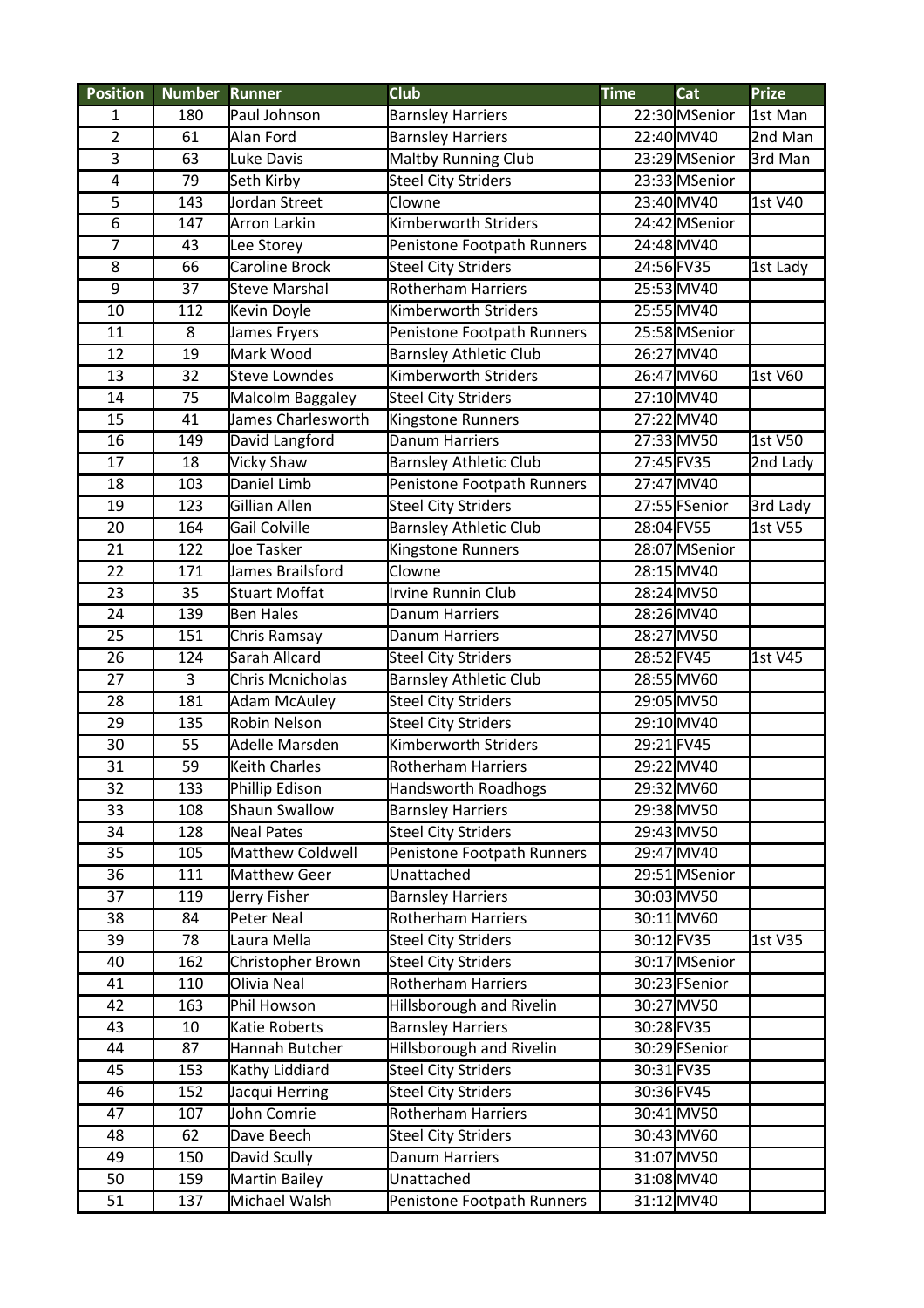| 52  | 21  | <b>Martin Swift</b>     | <b>Barnsley Harriers</b>      |            | 31:25 MV50    |         |
|-----|-----|-------------------------|-------------------------------|------------|---------------|---------|
| 53  | 145 | Helen Royles-Jones      | <b>Steel City Striders</b>    |            | 31:31 FSenior |         |
| 54  | 109 | <b>Neil Shaw</b>        | Rotherham Harriers            |            | 31:38 MV40    |         |
| 55  | 156 | <b>Kevin Randall</b>    | <b>Valley Hill Runners</b>    |            | 31:40 MSenior |         |
| 56  | 5   | <b>Steve Storey</b>     | Penistone Footpath Runners    |            | 31:53 MV60    |         |
| 57  | 129 | Gavin Beardshall        | Kingstone Runners             |            | 31:58 MSenior |         |
| 58  | 91  | Mark Bray               | Kingstone Runners             |            | 32:02 MV40    |         |
| 59  | 76  | <b>Stuart Woodhead</b>  | Penistone Footpath Runners    |            | 32:05 MV60    |         |
| 60  | 11  | Neil Armitage           | <b>Barnsley Harriers</b>      |            | 32:06 MV40    |         |
| 61  | 24  | David Stocks            | <b>Kimberworth Striders</b>   |            | 32:07 MSenior |         |
| 62  | 42  | Adam Miranda            | <b>Kimberworth Striders</b>   |            | 32:42 MSenior |         |
| 63  | 48  | <b>Elly Rodgers</b>     | Kimberworth Striders          |            | 32:47 FSenior |         |
| 64  | 146 | Rebecca Larkin          | <b>Kimberworth Striders</b>   |            | 32:48 FSenior |         |
| 65  | 46  | Sarah Percival          | <b>Steel City Striders</b>    | 32:49 FV35 |               |         |
| 66  | 82  | Paul Conlan             | Kingstone Runners             |            | 32:50 MV50    |         |
| 67  | 96  | Anne Homer              | <b>Rotherham Harriers</b>     |            | 32:51 FSenior |         |
| 68  | 34  | Darren Pryce            | <b>Kimberworth Striders</b>   |            | 32:52 MV50    |         |
| 69  | 93  | John Armitage           | <b>Steel City Striders</b>    |            | 32:59 MV50    |         |
| 70  | 157 | Nathaniel Redcliffe     | <b>Danum Harriers</b>         |            | 33:10 MSenior |         |
| 71  | 53  | Dave Allemby            | <b>Barnsley Athletic Club</b> |            | 33:22 MV60    |         |
| 72  | 92  | <b>Faye Lund</b>        | <b>Barnsley Athletic Club</b> | 33:34 FV45 |               |         |
| 73  | 6   | Sarah Halstead          | Penistone Footpath Runners    | 33:43 FV55 |               |         |
| 74  | 185 | Matthew Boucher         | Unattached                    |            | 33:44 MV40    |         |
| 75  | 120 | Gary Tasker             | Kingstone Runners             |            | 33:58 MV50    |         |
| 76  | 26  | Jason Shepherd          | <b>Barnsley Harriers</b>      |            | 34:04 MV40    |         |
| 77  | 36  | Paula Newton            | Kingstone Runners             | 34:08 FV55 |               |         |
| 78  | 168 | Rebecca Marshall        | Clowne                        |            | 34:10 FSenior |         |
| 79  | 167 | Ricki Oscroft           | Clowne                        |            | 34:11 MSenior |         |
| 80  | 2   | Ben Hopson              | <b>Barnsley Athletic Club</b> |            | 34:32 MSenior |         |
| 81  | 158 | Samuel Todd             | Unattached                    |            | 34:35 MSenior |         |
| 82  | 125 | Rachel Jardine          | <b>Barnsley Harriers</b>      | 34:52 FV45 |               |         |
| 83  | 60  | Kelly Ford              | <b>Barnsley Harriers</b>      | 35:11 FV35 |               |         |
| 84  | 33  | Tessa Bainbridge        | Steel City Striders           | 35:12 FV35 |               |         |
| 85  | 176 | Martin Knight           | <b>Maltby Running Club</b>    |            | 35:13 MV60    |         |
| 86  | 83  | Gillian Neal            | <b>Rotherham Harriers</b>     | 35:16 FV55 |               |         |
| 87  | 138 | Melissa Masserella      | Danum Harriers                |            | 35:17 FV45    |         |
| 88  | 86  | <b>Richard Perry</b>    | Unattached                    |            | 35:20 MV70    | 1st V70 |
| 89  | 114 | <b>Stu Smith</b>        | Penistone Footpath Runners    |            | 35:21 MV60    |         |
| 90  | 68  | lan Copley              | <b>Barnsley Athletic Club</b> |            | 35:22 MV60    |         |
| 91  | 49  | Nick Whittingham        | Penistone Footpath Runners    |            | 35:26 MV60    |         |
| 92  | 115 | <b>Craig Tattersall</b> | Lonely Goat RC                |            | 35:27 MV50    |         |
| 93  | 140 | Caroline Batty          | <b>Barnsley Harriers</b>      |            | 35:31 FV45    |         |
| 94  | 56  | <b>Steve Burnley</b>    | <b>Barnsley Harriers</b>      |            | 35:32 MV50    |         |
| 95  | 179 | <b>Adam Chambers</b>    | Dark Peak                     |            | 36:09 MV40    |         |
| 96  | 155 | Lee Abell               | Unattached                    |            | 36:10 MV50    |         |
| 97  | 77  | Sophie Mckie            | <b>Steel City Striders</b>    |            | 36:12 FSenior |         |
| 98  | 142 | Emma Dutton             | <b>Rotherham Harriers</b>     |            | 36:16 FSenior |         |
| 99  | 40  | Dean Catley             | Kimberworth Striders          |            | 36:22 MV40    |         |
| 100 | 169 | Paddy Abbott            | Clowne                        |            | 36:23 MV40    |         |
| 101 | 16  | Gordon Fiander          | <b>Valley Hill Runners</b>    |            | 36:33 MV60    |         |
| 102 | 27  | Imogen Butcher          | Kingstone Runners             |            | 36:35 FSenior |         |
| 103 | 72  | Michael Jackson         | Kimberworth Striders          |            | 36:38 MV40    |         |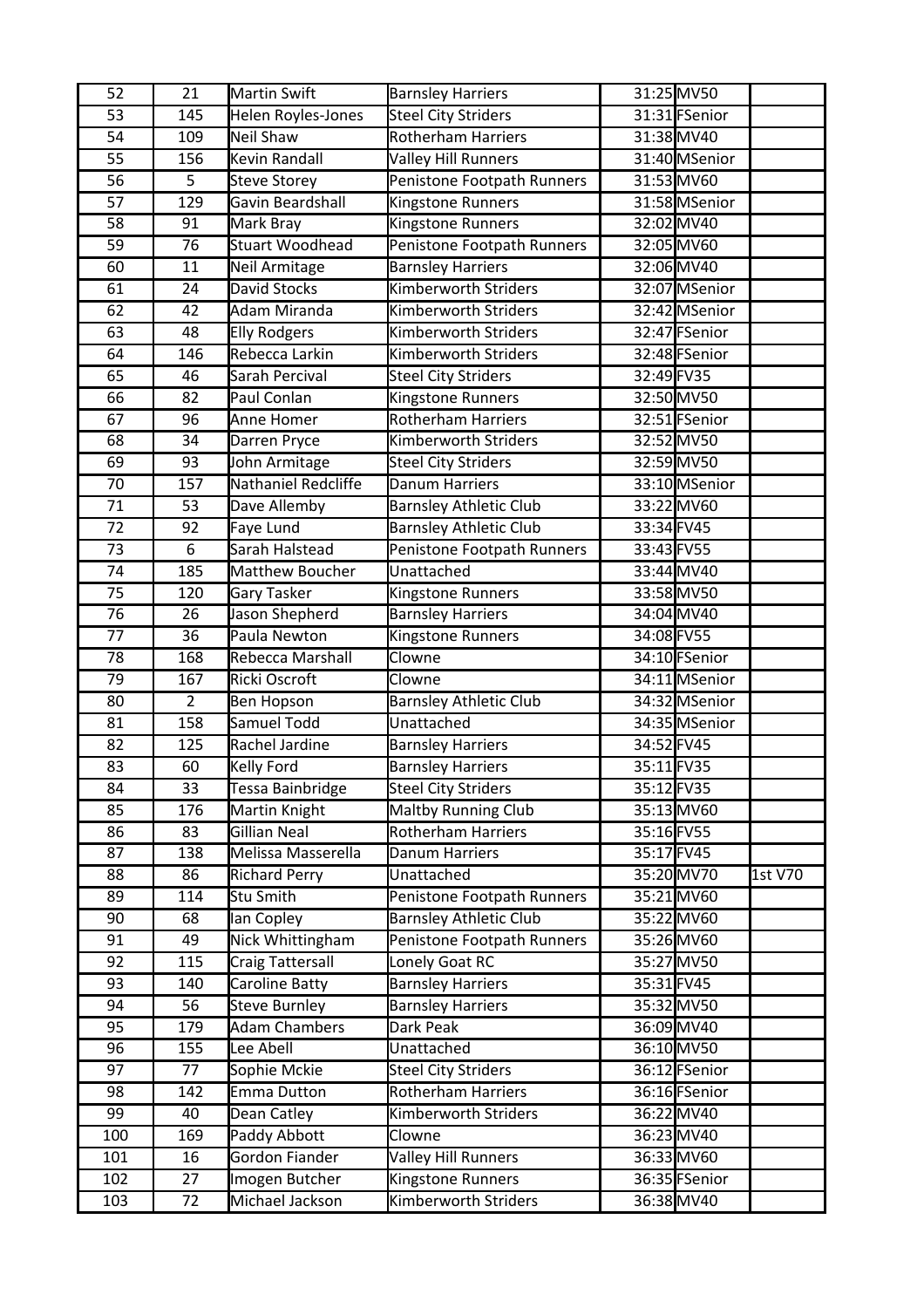| 104              | 98              | Paula Mills           | <b>Barnsley Harriers</b>      | 36:50 FV55 |               |         |
|------------------|-----------------|-----------------------|-------------------------------|------------|---------------|---------|
| 105              | 9               | Carley Sykes          | <b>Barnsley Harriers</b>      | 36:52 FV35 |               |         |
| 106              | 102             | Colin Loyns           | Maltby Running Club           |            | 37:04 MV50    |         |
| 107              | 131             | Laura Rangeley        | <b>Steel City Striders</b>    |            | 37:07 FSenior |         |
| 108              | 175             | <b>Anne Telling</b>   | Rawmarsh Runners              | 37:14 FV55 |               |         |
| 109              | $\overline{38}$ | Natalie Lowe          | <b>Kimberworth Striders</b>   | 37:15 FV35 |               |         |
| 110              | 160             | John Hewitt           | <b>Barnsley Harriers</b>      |            | 37:22 MV70    |         |
| 111              | 58              | Peter Humphries       | <b>Rotherham Harriers</b>     |            | 37:28 MV70    |         |
| 112              | 67              | Simon Gleadhall       | <b>Steel City Striders</b>    |            | 37:30 MV50    |         |
| 113              | 25              | Emma Moorhouse        | <b>Barnsley Harriers</b>      | 37:31 FV35 |               |         |
| 114              | 22              | Deborah Wilson        | <b>Barnsley Harriers</b>      | 37:32 FV55 |               |         |
| 115              | 101             | David Steer           | <b>Valley Hill Runners</b>    |            | 37:33 MV60    |         |
| 116              | 14              | Marie Hemingway       | Lonely Goat RC                | 37:34 FV35 |               |         |
| 117              | 136             | Nada Ross             | <b>Steel City Striders</b>    | 37:35 FV55 |               |         |
| 118              | 161             | Cain Green            | Kimberworth Striders          |            | 37:36 MV40    |         |
| 119              | 182             | Vikki McAuley         | <b>Steel City Striders</b>    | 37:42 FV45 |               |         |
| 120              | 90              | John Exley            | Kingstone Runners             |            | 37:43 MV50    |         |
| 121              | 94              | lan Coates            | <b>Rother Valley Swallows</b> |            | 37:51 MV60    |         |
| 122              | 172             | <b>Andrew Bowmer</b>  | <b>Maltby Running Club</b>    |            | 37:59 MV50    |         |
| 123              | 148             | Lorraine Mackie       | Penistone Footpath Runners    | 38:00 FV45 |               |         |
| $\overline{1}24$ | 144             | David Walters         | <b>Rotherham Harriers</b>     |            | 38:01 MV50    |         |
| 125              | 15              | Jenni Fiander         | <b>Valley Hill Runners</b>    | 38:02 FV65 |               | 1st V65 |
| 126              | 97              | David Brookes         | <b>Barnsley Harriers</b>      |            | 38:08 MV60    |         |
| 127              | 69              | Ash Molloy            | Ingle Runners                 |            | 38:09 MV40    |         |
| 128              | 134             | Michelle Edison       | Unattached                    | 38:16 FV55 |               |         |
| 129              | 130             | Rebecca Marsden       | <b>Rotherham Harriers</b>     |            | 38:27 FSenior |         |
| 130              | 174             | Sarah Edwards         | <b>Rawmarsh Runners</b>       | 38:37 FV35 |               |         |
| 131              | 70              | Louise Micklethwaite  | Unattached                    | 39:10 FV45 |               |         |
| 132              | 80              | Neil Costigan         | <b>Danum Harriers</b>         |            | 39:13 MV60    |         |
| 133              | 57              | <b>Thomas Charles</b> | <b>Rotherham Harriers</b>     |            | 39:14 MV70    |         |
| 134              | 178             | <b>Claire Turner</b>  | <b>Kimberworth Striders</b>   | 39:22 FV35 |               |         |
| 135              | 104             | Amelia Cottam         | Penistone Footpath Runners    |            | 39:33 FSenior |         |
| 136              | 177             | Luke McGuinness       | Penistone Footpath Runners    |            | 39:38 MSenior |         |
| 137              | 12              | Barbara Haigh         | Penistone Footpath Runners    | 39:47 FV65 |               |         |
| 138              | 28              | Philip Butcher        | Kingstone Runners             |            | 39:48 MV50    |         |
| 139              | 4               | Nicole Nield          | <b>Steel City Striders</b>    |            | 39:50 FV65    |         |
| 140              | 100             | <b>Nigel Bradbury</b> | <b>Barnsley Harriers</b>      |            | 39:51 MV50    |         |
| 141              | 54              | Alan Epton            | Unattached                    |            | 39:58 MSenior |         |
| 142              | 184             | Adelle Kitchen        | <b>Barnsley Harriers</b>      | 40:02 FV45 |               |         |
| 143              | 132             | Jo Gleig              | <b>Steel City Striders</b>    | 40:05 FV55 |               |         |
| 144              | $\mathbf{1}$    | David Wright          | <b>Rotherham Harriers</b>     |            | 40:06 MV60    |         |
| 145              | 126             | Paul Wheatley         | <b>Barnsley Harriers</b>      |            | 40:10 MV60    |         |
| 146              | 95              | <b>Scott Dutton</b>   | Kingstone Runners             |            | 40:13 MSenior |         |
| 147              | 106             | <b>Myfanwy Cross</b>  | Penistone Footpath Runners    | 40:17 FV35 |               |         |
| 148              | 13              | Kay Conway            | <b>Barnsley Harriers</b>      | 40:30 FV55 |               |         |
| 149              | 183             | <b>Claire Bates</b>   | <b>Barnsley Harriers</b>      | 40:31 FV45 |               |         |
| 150              | 116             | Claire Robinson       | Kingstone Runners             | 40:32 FV35 |               |         |
| 151              | 117             | David Lee             | Kingstone Runners             |            | 40:33MV40     |         |
| 152              | 23              | Rebecca Stocks        | Kimberworth Striders          | 40:34 FV35 |               |         |
| 153              | 29              | Darren Wassell        | Kimberworth Striders          |            | 41:07 MV50    |         |
| 154              | 65              | Peter Ellis           | Ingle Runners                 |            | 41:22 MV50    |         |
| 155              | 20              | Ray Brown             | Penistone Footpath Runners    |            | 41:26 MV70    |         |